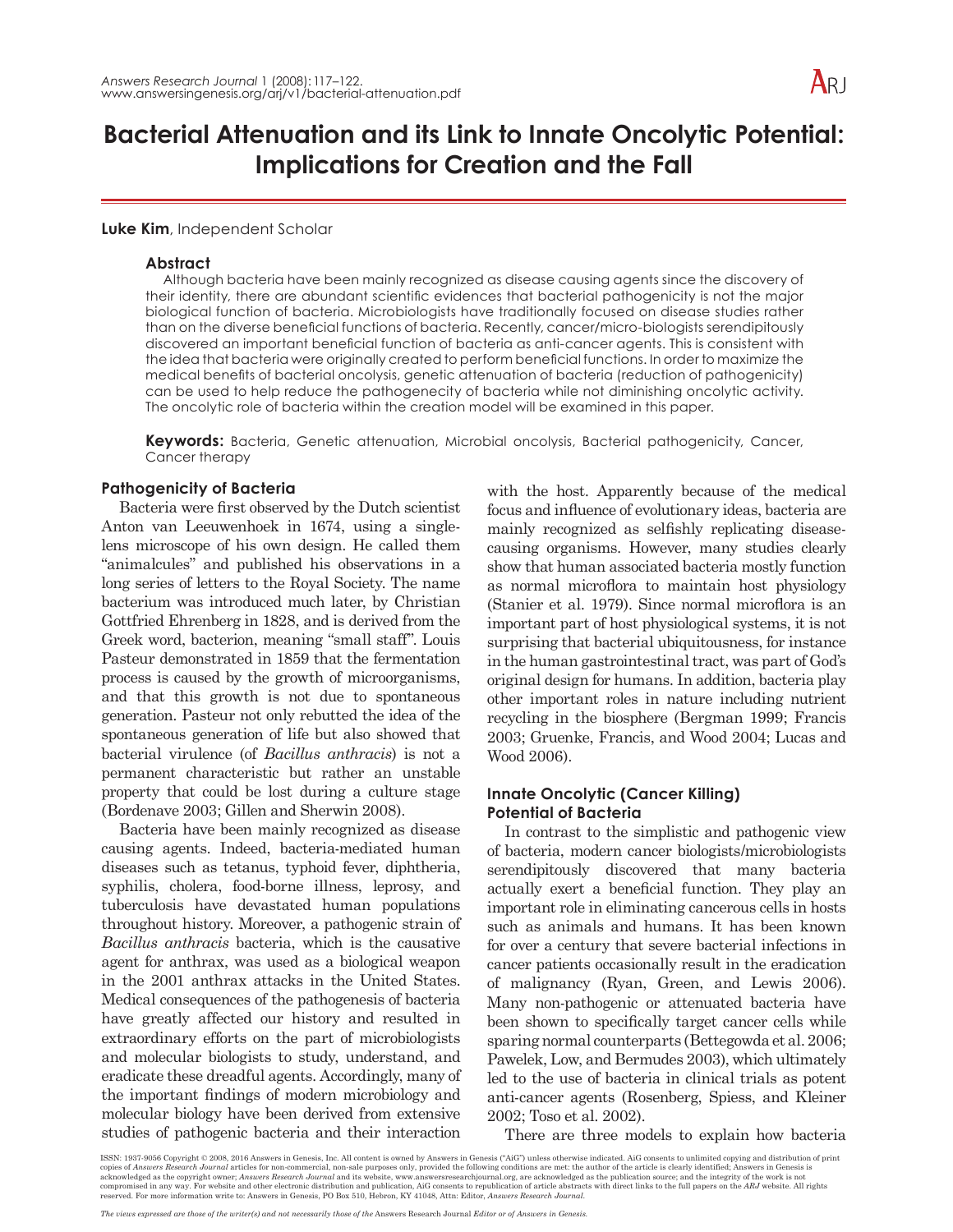selectively target cancer cells while preserving normal cells:

# *1. Preferential bacterial tropism toward the hypoxic condition of cancer cells*

Anaerobic bacteria are particularly intriguing agents for this purpose, because they can target cancerous tissue which tends to be anaerobic. (Theys et al. 2003). Indeed, a majority of solid human tumors contain large hypoxic regions because blood vessel growth does not keep pace with tumor cell hypergrowth. This makes tumors relatively insensitive to radiation or chemotherapy (as hypoxic regions are not easily accessible by conventional drugs or irradiation) but provides an ideal environment for the growth of anaerobic bacteria (Cerar, Zidar, and Vodopivec 2004; Jain and Forbes 2001). Many attempts to use anaerobic bacteria for tumor therapeutics employ *Clostridium sporogenes*, a nonpathogenic species often used as a control for sterilization in the food industry. In addition to *Clostridium*, *Bifidobacterium* (obligatory anaerobe), *Salmonella* (facultative anaerobe) and *Corynebacterium* (obligatory anaerobe) have been used for anti-cancer studies with varying stages of success in animal models and some strains have been used safely in human clinical trials (Jain and Forbes 2001; Wei et al. 2007).

#### *2. Oncolytic activity of microbial products*

Many pharmaceutical agents have been discovered by screening natural products from a wide range of microorganisms. For example, dactinomycin, bleomycin and doxorubicin are anticancer agents (specifically targeting tumors) derived from microbial sources (da Rocha, Lopes, and Schwartsmann 2001). Rapamycin, wortmannin and geldanamycin (also natural products of bacteria and fungi) have been found to have antiproliferative actions in tumors (oncolytic activity is mainly due to their cytostatic effect on tumors) and may therefore find clinical use as novel agents for anti-cancer therapy (Alberts et al. 1993; Stanford et al. 2007; Wu et al. 2007).

Rapamycin and its analogs are products of *Streptomyces hygroscopicus* and have been used as immunosuppressants in humans. They also has a role in blocking progression of the cell cycle at middleto-late G1 phase in T and B cells, and in cancer cell lines such as osteosarcoma and rhabdomyosarcoma (Alberts et al. 1993). Rapamycin is a FDA-approved drug and a candidate drug to target cancers in an adjuvant setting. Wortmannin is a product of the fungus *Talaromyces wortmanni* and inhibits signal transduction pathways by forming a covalent complex with an active-site residue of phosphoinositide 3 kinase (PI3K), inhibiting PI3K activity (hyper-activation of cellular PI3K pathway is commonly found in cancer

cells) (Cadenas et al. 1998). Thus, microbial products can have a variety of physiological effects in animals and humans. In several cases, the targets of these compounds are components of signal transduction cascades that are conserved in many species but hyper-activated in cancer cells and that have been considered novel targets for anti-cancer drug discovery (Adjei 2000). Although microbially-derived drugs are commonly used for human cancer therapy, cancer cells in patients frequently acquire resistance to these anticancer drugs. Use of live microbes (or in combination with microbial drugs) may overcome this limitation since live microbes show powerful oncolytic potential due to multimodal oncolytic activities (targeting multiple cancer specific signaling) compared to drug alone treatment. Enhanced oncolytic potential of live microbes has been proven in various animal studies and human clinical trials are on-going as described later.

## *3. Microbial enhancement of the host immune system*

Oncolytic bacteria not only directly lyse tumors but also indirectly stimulate host immune elements to target cancers. For instance, *Clostridium novyi (*NT strain) spores localize in hypoxic anoxic areas of tumors, where they germinate and cause lysis of tumor cells. The resulting inflammation, as well as the oxygen present in adjacent areas, may also directly contribute to tumor destruction through the release of reactive oxygen species, proteases, pore-forming agents, and tumoricidal cytokines. In addition, the inflammatory response stimulates a specific cellular antitumor immune response that constrains subsequent tumor growth (Agrawal et al*.* 2004). *Mycobacterium bovis bacillus Calmette-Guérin* (BCG) also performs a powerful anti-cancer activity via host immune activation. BCG has been used as an adjuvant to booster host immunity (and to enhance antibody production in animals). This may partially explain why BCG can be a good anticancer microbe to specifically target tumors by enhancing anti-cancer immunity. Extensive studies suggest that this bacterium stimulates the host immune system to produce powerful cytokine mediators and effector cells [natural killer (NK) cells] that act locally to destroy bladder tumors (Brandau et al. 2001). *M. bovis* BCG enhances the natural antitumor activity of NK cells to target bladder tumors. The use of live *M. bovis* BCG therapy is probably the most effective immunotherapy to date, and various immunostimulatory effects of BCG *in vitro* and *in vivo* have been described (Alexandroff et al. 1999; O'Donnell and Dewolf 1995).

In order for optimal bacterial oncolysis, bacterial attenuation (reduction of pathogenicity) or non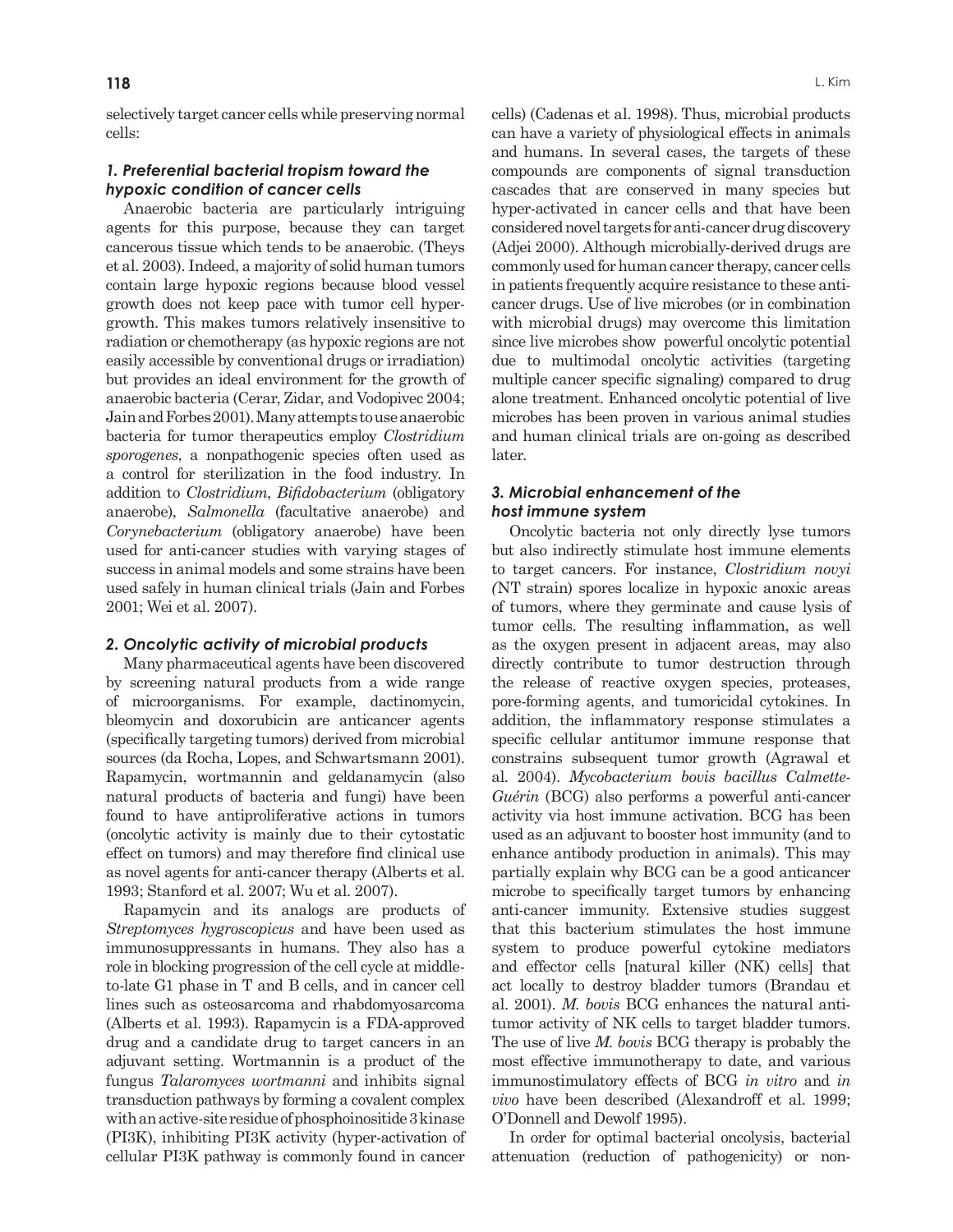pathogenicity of bacteria is obviously one of the important elements for bacterial anti-cancer therapy. Bacterial attenuation is often induced by targeted mutation or deletion of the bacterial virulence genes (Clairmont et al. 2000; Low et al. 1999). For instance, a genetically modified strain of *Salmonella typhimurium* possesses an excellent safety profile, including genetically stable attenuated virulence (a deletion in the *purI* gene), reduction of septic shock potential (a deletion in the *msbB* gene), and antibiotic susceptibility. The attenuated strain is genetically stable after multiple generations *in vitro* and *in vivo*

and accumulates preferentially in tumors (Clairmont et al. 2000). Low et al. (1999) also reported that *Salmonella* were genetically modified to alter their bacterial lipid component and this increased the safety profile of the bacteria while retaining useful properties of these bacteria.

Bacterial lipids are often involved in promoting inflammation and pathogenesis. The *msbB* gene of *Escherichia coli* and *Salmonella* is believed to be involved in the terminal myristoylation of lipid A. Disruption of the *msbB* gene in *E. coli* and *Salmonella* resulted in stable mutants that lower tumor necrosis factor (TNF) alpha induction while retaining tumortargeting and tumor-inhibition properties. Although the mechanism of attenuation is not clearly known, disruption of the *Salmonella msbB* gene (a potential bacterial virulence factor) increased the LD50 (Lethal Dose, 50%; the amount of a toxic substance or radiation to kill half the members of a tested population within a certain time) of this pathogenic bacteria by 10,000-fold. Notwithstanding this enormous difference, *Salmonella* retains its tumortargeting properties, exhibiting tumor accumulation ratios in excess of 1000:1 cfu/g tissue compared with normal tissues. Administration of these bacteria to mice bearing melanoma resulted in tumors that are less than 6% the size of tumors in untreated controls (Low et al. 1999).

Dang et al. (2001) used heat shock to eliminate the lethal toxin genes from *Clostridium novyi*, located within a phage episome (Dang et al. 2001). It would be interesting to study bacterial virulence genes and their link to attenuation and oncolysis once genome sequences of various strains of bacteria become available (McClelland et al. 2001; Parkhill et al. 2001). Of course, the use of naturally nonpathogenic bacteria (for example, *Clostridium oncolyticum*) might avoid the toxicity problem altogether. Collectively, various attenuated or non-pathogenic bacteria or microbial products do not (or minimally) harm normal cells or tissues in the host while performing a potent anticancer activity.

There are abundant documented descriptions of bacterial or viral infections that lead to tumor oncolysis. For instance, regression of leukemias or lymphomas has occasionally been observed after natural infections with various human viruses. One of the most noteworthy reports is of the remissionwithout antineoplastic therapy of a Burkitt lymphoma of the right orbit in an 8-year-old boy who became naturally infectedwith the measles virus. Within one month, the tumor and measles infection had resolved completely (Bluming and Ziegler 1971). Furthermore, there have been reports of the beneficial effects of measles virus on the course of acute lymphoblastic leukemia, (Pasquinucci 1971) and it has been implicated in numerous cases of regression of Hodgkin's lymphoma (Taqi et al. 1981). Interestingly, vaccine strains of measles virus or vaccinia virus are currently being used in human clinical trials for cancer therapy targeting traditionally intractable human cancers (Blechacz and Russell 2008; Myers et al. 2008). As shown in Fig. 1, GRP (green fluorescent protein) labeled vaccinia virus specifically infects human tumor tissue (thus tumors become green fluorescent due to viral replication) but not normal human tissues demonstrating that oncolytic virus is very effective in discriminating tumor tissues among normal tissues (Kirn et al. 2007).

The fact that an acute bacterial infection can induce a regression in a concurrent malignant tumor has been known for hundreds of years. However, it was implemented in 1868—when Busch intentionally infected a patient with a soft tissue sarcoma of the neck with erysipelas (infection causing inflammation



**Fig. 1.** Infection of primary tumor and normal explant tissues with B18R- and TK-deleted virus expressing GFP (green fluorescent protein). Three tissue samples (top: rectal tumor with normal rectal tissue; middle: colon tumor metastases in liver; and bottom: endometrial tumor [no normal tissue available]:) are represented. Tumor and normal tissue were mixed with virus, washed, and images taken 48 hours later. This figure is taken from Kirn et al. 2007.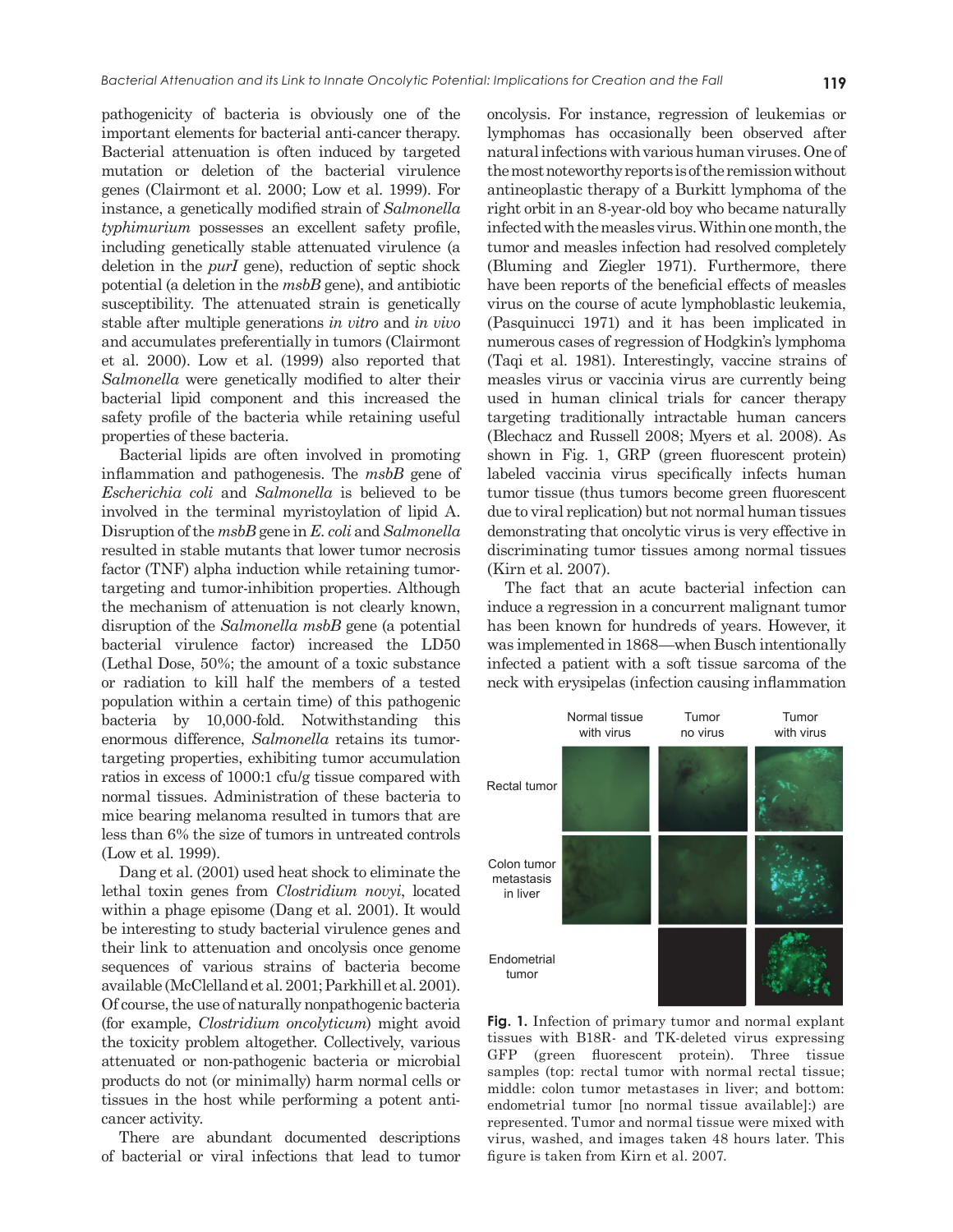of the dermis). Since the causative agent of erysipelas was not known at that time, the patient was placed in a hospital bed notoriously known for the frequency with which patients in it became infected with erysipelas. After being infected with erysipelas (caused by *Streptococcus pyogenes*), rapid tumor shrinkage was observed in this patient (Busch 1868). This response was only partial and tumor recurrence subsequently occurred (Busch 1868). Only 15 years later, in 1883, was*Streptococcus pyogenes* identified as the causative agent of erysipelas.

Almost 30 years later, William B Coley, a young surgeon at New York Hospital, encountered a patient with cancer who seemed to be cured by a severe erysipelas infection (Coley 1891). This observation led Coley to begin deliberately infecting patients with live *Streptococcus pyogenes*. Similar studies had already started in Europe, where, in 1883, Friedrich Fehleisen, a German surgeon, had successfully identified *Streptococcus pyogenes* as the cause of erysipelas and had begun treating cancer patients with the living cultures of the bacteria (Fehleisen 1883). Both Coley and Fehleisen reported success in inducing tumor regression, and Coley was so convinced by his results that he devoted much of his life's work to exploring the use of bacteria in cancer treatment, although he soon abandoned the use of live bacteria in favor of isolated preparations of bacterial toxins. A record of his work was carefully assembled by his daughter, Helen Coley Nauts, and included a collection of 200 years of summarized case reports describing neoplasms that regressed after acute infection (Nauts, Fowler, and Bogatko 1953; Nauts, Swift, and Coley 1946).

# **The Potential Origin of the Paradoxical Nature of Bacteria**

In view of the biblical creation model, how can we understand this paradoxical nature (tumor oncolysis and pathogenicity) of bacterial infections in humans? It would be very difficult to fit this into an evolutionary perspective, wherein bacteria are mainly considered organisms with the sole goal of reproduction in order to assure their own survival. In fact, there are few attempts to explain the innate and highly selective oncolytic nature (only targeting cancer tissues while sparing normal tissues) of bacteria in an evolutionary perspective. This may be due to the evolutionary assumption that bacteria would have more survival advantages if they could propagate in a non-selective manner. For creation scientists, however, this can be readily understood within the creation model (Colossians 1:16). Prior to Adam's sin, all bacteria would have been nonpathogenic and likely had supportive/beneficial biological functions by which the integrity of all living created kinds were maintained. However, after the Fall, bacteria would have been subject to degenerative genetic changes due to the effects of the curse. As a result of the Fall, the Bible tells us that "Thorns also and thistles shall it bring forth to thee" (Genesis 3:18a) implying drastic alterations of God's creation including microbial pathogenicity. Bacterial oncolytic activity may have arisen as a biological extension (a preferential bacterial tropism on tumors leading to tumor lysis) of a preexisting normal bacterial tropism (part of the God's original design of bacteria).



**Fig. 2.** Schematic of attenuated bacterial role in host (normal versus cancer tissue).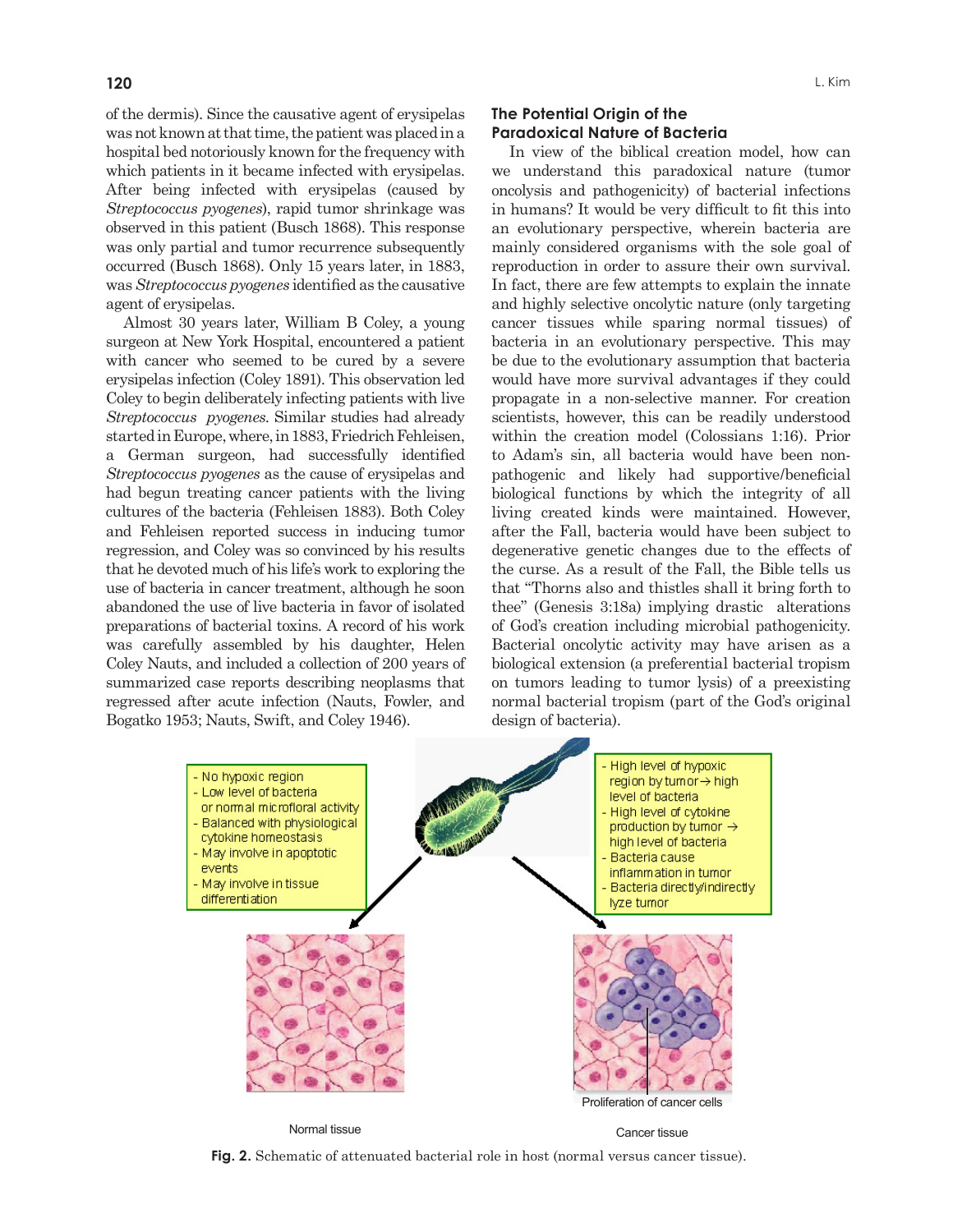In a creation view, microbial tropism can be classified in two categories (noncytolyic tropism and cytolytic tropism). Firstly, in noncytolytic microbial tropism, microbes may persist in the host at low levels It is known that microbes can persist in a host without causing pathogenesis. This is commonly known as a microbial natural reservoir. Thus it is likely that non-cytolytic or a low level of cytolytic microbial persistence may play a significant role in maintaining host physiological events such as tissue differentiation and host immunity. Secondly, in the case of highly cytolytic microbial tropism, microbes may temporally persist in the host at high levels which may cause a disruption of physiological balance or sometimes induce tumor lysis depending on host physiological context.

## **Summary and Conclusions**

Although bacteria have been mainly recognized as disease causing agents since their discovery, there is abundant scientific evidence that bacterial pathogenicity is not their major biological function (fig. 2). Microbiologists have been using most of their resources focusing on disease studies rather than the many potential beneficial functions of bacteria. Recently, biologists discovered many beneficial functions of bacteria including normal microflora activity (Stanier et al. 1979), nutrient recycling in the biosphere (Francis 2003), and anti-cancer activity (Rosenberg, Spiess, and Kleiner 2002; Toso et al. 2002). It is likely that more beneficial functions of bacteria can be identified if biologists use their resources starting with the biblical context of Creation and the Fall.

Accumulation of degenerative genetic changes after the Fall in bacteria may affect their original biological functions and generate defective bacteria, which can also become pathogenic. However, some bacteria may still exert some of their supportive or derivative roles, such as microbial oncolysis when their pathogenicity is genetically attenuated.

In the pre-Fall world, tumorigenesis would not have existed since Creation was perfect. Therefore, bacterial oncolysis was not required in the pre-Fall world. Thus, it is likely that, in the pre-Fall biological world, bacterial tropism on normal tissues was an essential part of the normal physiological relationship between bacteria and various host tissues (possibly playing a role in differentiation, apoptosis, signal transduction, etc). However, after the Fall, bacterial tropism became altered such that bacteria likely began to selectively propagate in tumors and kill them due to abnormal tumor environments (Kim 2007) (in addition to the emergence of microbial pathogenicity). This could be an example of the Creator's incredible methodology to reduce the adverse impact of the fallen biological world.

Taken together, bacteria were originally created to propagate non-pathogenically and to assist host physiology. After the Fall, bacteria became subject to limited genetic change, which sometimes led to an emergence of microbial pathogenicity throughout human history. However, the original beneficial functions of bacteria including microbial oncolysis are ubiquitous even in the fallen biological world.

#### **References**

- Adjei, A.A. 2000. Signal transduction pathway targets for anticancer drug discovery. *Current Pharmaceutical Design* 6:361–378.
- Agrawal, N., C. Bettegowda, I. Cheong, J. F. Geschwind, C. G. Drake, E. L. Hipkiss, M. Tatsumi, L. H. Dang, L. A. Diaz Jr., M. Pomper, M. Abusedera, R. L. Wahl, K. W. Kinzler, S. Zhou, D.L. Huso, and B. Vogelstein. 2004. Bacteriolytic therapy can generate a potent immune response against experimental tumors. *Proceeding of the National Academy of Sciences USA* 101:15172–15177.
- Alberts, M.W., R.T. Williams, E.J. Brown, A. Tanaka, F.L. Hall, and S. L. Schreiber. 1993. FKBP-Rapamycin inhibits a cyclin-dependent kinase activity and a cyclin D1-Cdk association in early Gl of an osteosarcoma cell line. The *Journal of Biological Chemistry* 268:22825–22829.
- Alexandroff, A., A. M. Jackson, M. O'Donnell, and K. James. 1999. BCG immunotherapy of bladder cancer: 20 years on. *Lancet* 353:1689–1694.
- Bergman, J. 1999. Did God make pathogenic viruses? *Journal of Creation* 13(1):115–125.
- Bettegowda, C., X. Huang, J. Lin, I. Cheong, M. Kohli, S. A. Szabo, X. Zhang, L. A. Diaz Jr., V. E. Velculescu, G. Parmigiani, K. W. Kinzler, B. Vogelstein, and S. Zhou. 2006. The genome and transcriptomes of the anti-tumor agent *Clostridium novyi-NT*. *Nature Biotechnology* 24:1573–1580.
- Blechacz, B., and S.J. Russell. 2008. Measles virus as an oncolytic vector platform. *Current Gene Therapy* 8: 162–175
- Bluming, A. Z., and J. L. Ziegler. 1971. Regression of Burkitt's lymphoma in association with measles infection. *Lancet* 2:105–106.
- Bordenave, G. 2003. Louis Pasteur (1822–1895). *Microbes and Infection/Institute Pasteur* 5:553–560
- Brandau, S., J. Riemensberger, M. Jacobsen, D. Kemp, W. Zhao, X. Zhao, D. Jocham, T. L. Ratliff, and A. Bohle A. 2001. NK cells are essential for effective BCG immunotherapy. *International Journal of Cancer* 92:697–702.
- Busch, W. 1868. Verhandlungen artzlicher gesellschaften*. Berl Klin Wochenschr* 5:137–138.
- Cadenas, M. E., A. Sandfrison, N. S. Cutler, and J. Heitman. 1998. Signal transduction cascades as targets for therapeutic intervention by natural products. *Trends in Biotechnology* 16:427–433.
- Cerar, A., N. Zidar, and B. Vodopivec. 2004. Colorectal carcinoma in endoscopic biopsies; additional histologic criteria for the diagnosis. *Pathology, Research and Practice* 200:657–662.
- Clairmont, C., K. C. Lee, J. Pike, M. Ittensohn, K. B. Low, J. Pawelek, D. Bermudes, S. M. Brecher, D. Margitich, J. Turnier, et al. 2000. Biodistribution and genetic stability